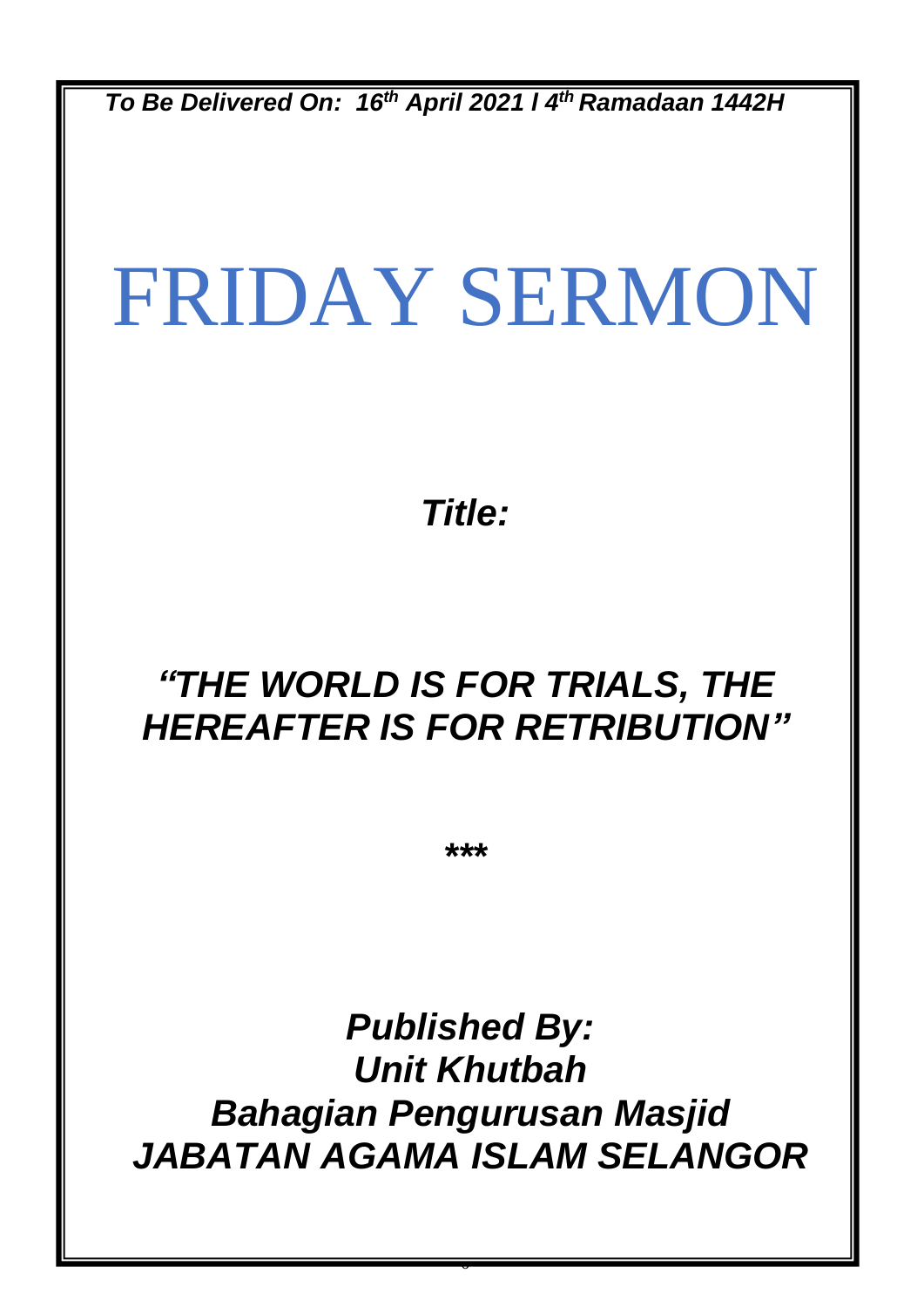# *"THE WORLD IS FOR TRIALS, THE HEREAFTER IS FOR RETRIBUTION"*

.<br>با نة<br>ا اَلْحَمْدُ لِلَّهِ الْقَائِل: قُلْ إِن كَانَتْ لَكُمْ و<br>و ْ  $\overline{\phantom{a}}$ ֦֧֦֧֦֧֦֧֦֦֦֜֜֜֜֜֜֜֜<br>**֦֘**  $\overline{\phantom{a}}$  $\frac{1}{2}$ ْ ر<br>1 ور و ر ا نَتْ اَ ء<br>ذ بخ ن كَانَتْ لَكُمُ الدَّارُ إ و<br>ا ىر<br>ك لَّذَارُ الْأَخِرَةُ ور ار لأخِرَةُ ا عِندَ اللَّهِ یہ<br>ا للَّهِ

ن دُونِ ُ u<br>L ∝<br>مر ֦֧֦֧<br>֧ׅ֧֧֧֧֧֧֧֧֧֧֧֧֧֝֓֝֓֝֓֝֬֝֓֝֬֝֬֝֬֝֬֟֓֝֬֟֓֝֬֟ خَالِصَةً مِّن دُونِ ٱلنَّاسِ لتَّاسِ فَتَمَنُّوُ <u>ہ</u><br>ا ا ُ ِ<br>په نة<br>لم بە بر<br>م ا ت ا فَتَمَنَّوُاْ ٱلْمَوْتَ  $\ddot{\phantom{0}}$ بە حَوْتَ إِن كُنتُمْ صَٰـٰدِقِينَ ۞ ٱ ر<br>1 ل َٰ  $\frac{1}{2}$ و<br>په و إ ر<br>ا .<br>أَشْہَدُ أَنْ لَّا إِلَهَ إِلَّا اللَّهُ وَحْدَهُ لاَ شَرِيكَ لَهُ وَأَشْہَدُ أَنَّ مُحَمَّدًا ំ<br>•  $\frac{1}{2}$ و<br>ا ر<br>زن ْ ِ<br>پ ์<br>-<br>1  $\frac{1}{\epsilon}$  $\frac{1}{2}$ ا<br>ا ً<br>أ ت<br>م  $\frac{1}{2}$ ان<br>م َ<br>بنج و<br>ا ر<br>زا ْ<br>;  $\ddot{\mathbf{z}}$  $\tilde{\cdot}$ ر<br>ر<br>م َ  $\overline{\mathbf{z}}$  $\ddot{\ddot{\cdot}}$ ँ<br>र  $\frac{1}{2}$ ۔<br>ا  $\frac{1}{2}$ عَبْدُهُ وَرَسُوْلُهُ. اَللَّهُمَّ صَلِّ وسَلِّم عَلَى سَيِّدِنَا مُحَمَّدٍ وَعَلَى آلِه<sub>ِ ــُ</sub>  $\overline{\mathbf{r}}$ ِ<br>م  $\tilde{\cdot}$ <u>لم</u> ر<br>آ )<br>ጎ  $\ddot{\phantom{0}}$  $\frac{1}{1}$  $\overline{\mathbf{1}}$ ِ<br>م  $\tilde{\mathbf{i}}$ تا<br>م ر<br>ر<br>ر نز<br>آ  $\mathbf{r}$ .<br>لم  $\frac{1}{\epsilon}$ ់<br>្ و<br>ر  $\ddot{\phantom{0}}$  $\tilde{\cdot}$  $\frac{2}{\lambda}$ و<br>ا ِّ<br>م .<br>م و*َص<sub>َ</sub>حْبِهِ <sub>ۦ</sub>* أَجْمَعِيْنَ. ْ  $\ddot{\phantom{0}}$ ់<br>(  $\tilde{\mathbf{A}}$  $\tilde{\mathbf{z}}$ 

- كَسَنَّ فَيَا أَيُّهَا الْمُسْلِمُونَ<br>أَمَّا بَعْدُ، فَيَا أَيُّهَا الْمُسْلِمُونَ  $\frac{1}{1}$  $\frac{1}{2}$ .<br>و ំ<br>រ  $\ddot{\cdot}$ لة<br>م ِ<br>پنج  $\ddot{\phantom{0}}$ ›<br>ለ أَيُّهَا الْمُسْلِمُونَ اِتَّقُواْ اللَّهَ، أُوْصِيكُمْ وَإِيَّايَ بِتَقْوَى ِ<br>اس ُ<br>ُرو<br>■  $\frac{1}{2}$ י<br>י **ہ**<br>م ֦֧֦֧֦֧֦֧֦֧֦֧֦֧֦֧֦֧֦֧֦֧֦֧֜֓֓<br>**֧ ہیں** الة  $\frac{1}{2}$ ֦֧<u>֦</u>  $\ddot{\phantom{0}}$  $\frac{1}{2}$ ا<br>ا |<br>|-<br>|  $\tilde{\cdot}$ ر<br>م .  $\ddot{\phantom{0}}$ ؾڤۏڹؘ  $\frac{9}{4}$ ا<br>ایر<br>جو ہ<br>ا اللّٰهِ فَقَدْ فَازَ الْمُ  $\ddot{\cdot}$  $\frac{1}{2}$ ْ  $\frac{1}{2}$  $\ddot{\cdot}$
- قَالَ اللَّهُ تَعَالَى: ِ<br>ای  $\frac{1}{2}$  $\ddot{\phantom{0}}$  $\ddot{\mathbf{r}}$ ا َل ر<br>م اتِهِۦ و ا ق ت و<br>په ِ<br>په قی ا ح َّا قُوا أَللَّهَ ْ مُ ور ِ<br>په نُوا اڌّ <u>ہ</u> ُو<br>و ا ام ا ء ِينا ِ<br>آ ا اَلَّذِ ر<br>م ه و<br>د سَ<br>ڊ ۔<br>ج أ ِ<br>د بد ا سْلِمُونَ و  $\ddot{\phantom{0}}$ و<br>مم نتُم مَّ و<br>په اند أ بر و ِ<br>آ َِل إ ِ<br>پَ تَمُوثُنَّ إِلَّا وَأَنتُم مُّسۡلِمُونَ ۞ و<br>په و 2

#### **Dear blessed audience,**

In conjunction with our being in the noble month of Ramadaan and on a Friday that is full of *barakah* (blessing), I humbly implore myself and respected audience to altogether strive in increasing our *taqwa* of Allah *Subhaanahu Wa Ta'aala* by performing all of His Commands and avoiding all of His prohibitions. May Allah *Subhaanahu Wa Ta'aala* bless our lives with *ni'mah* (favors), *tawfeeq* (aid), and *hidaayah* (guidance) that are longlasting, as well attaining success in this world and the Hereafter.

<sup>&</sup>lt;sup>1</sup> al-Baqarah 2:94

<sup>2</sup> Aal-'Imraan 3:102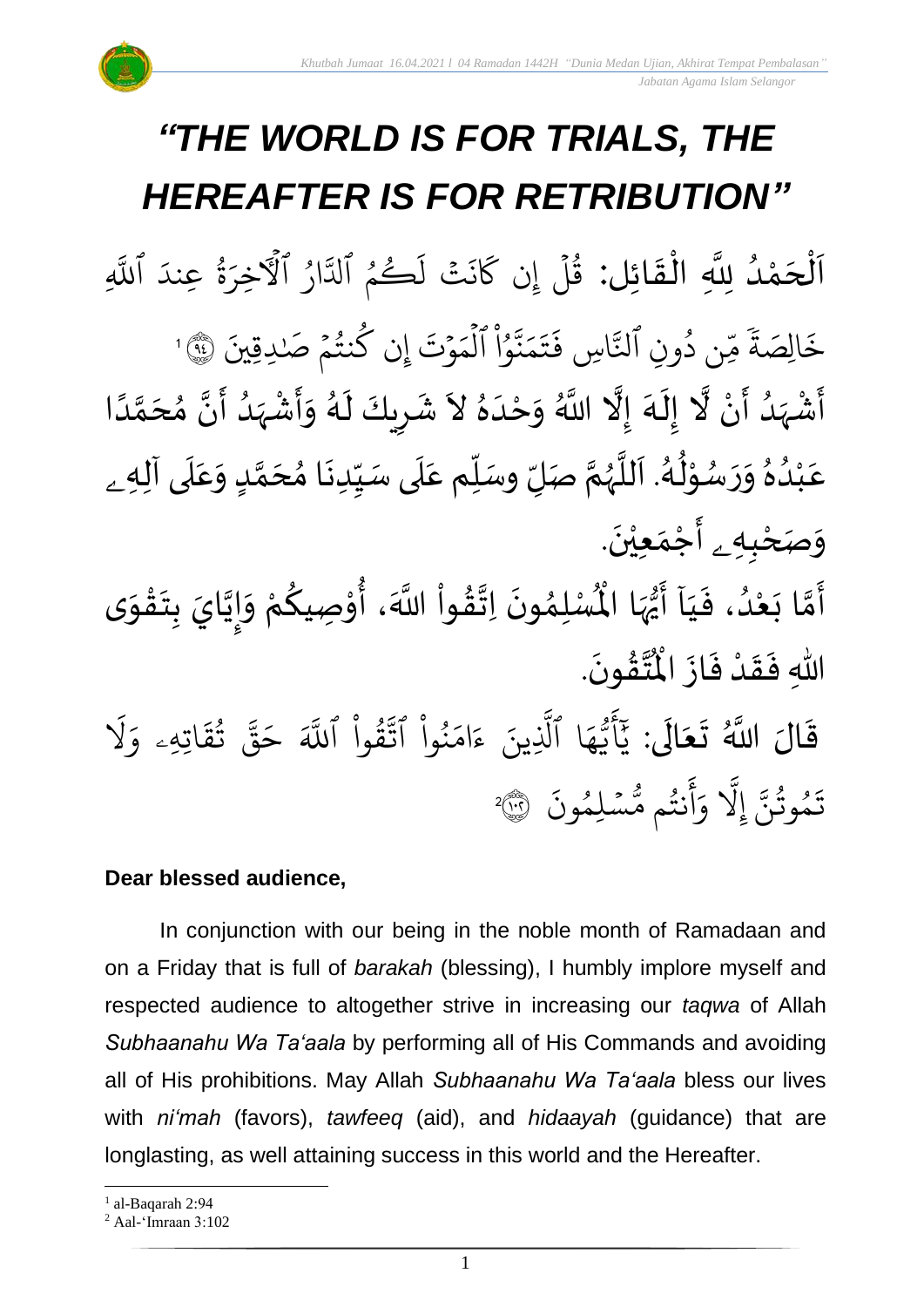Today, I invite upon fellow audience to altogether internalize upon a *khutbah* titled: **THE WORLD IS FOR TRIALS, THE HEREAFTER IS RETRIBUTION.**

#### **Dear respected Muslims,**

Today, mankind all over the world are afflicted with various severe tribulations. The entire world is faced with a viral outbreak that is both life and health threatening. Some districts are plagued with poverty and destitution. In other areas, we find unrests and wars over territories. Environmental pollution and its destructions are increasingly becoming rampant, along with numerous issues, as if there is no break or ending to it. This is the stark reality of this worldly life, which serves as the testing ground for all of us.

The world as the medium for trials and tribulations for mankind has been mentioned by Allah *Subhaanahu Wa Ta'aala* in al-Qur'an as reminder for us to always remain cognizant that this world is not our true place of origin. On the contrary, it serves as the platform for us to make the best preparation to return to the Hereafter that is everlasting, and that is our actual place of residence. Allah *Subhaanahu Wa Ta'aala* mentions in the 2<sup>nd</sup> verse of soorah al-Mulk:

الذِي ِ<br>آ لَّذِی ا ق ا  $\uplambda$ ا خَلَقَ ٱلْمَوۡتَ  $\ddot{\phantom{0}}$ ا لْمَوْتَ າ<br>ໂ ا<br>م وَّا ا ة و َٰ ار بر ا<br>د ر<br>1. لحَيَوْةَ بر هْوَ و<br>ج ر<br>م و ٗ  $\lambda$ بە م بر .<br>حُسَنُ عَـ ُ  $\frac{1}{2}$ اند أ  $\frac{1}{2}$ و<br>يُڪُمُ و ا<br>ع أ م ك  $\frac{1}{2}$ ر ا<br>م لِيَبْلُوَ و<br>ا  $\ddot{\phantom{0}}$ العَزِيزُ و<br>و ا لعَزِيزُ الغَفُورُ ر<br>1 ُ و<br>و ا لغَفُورُ ۞ ر<br>1

## *"[He] who created death and life to test you [as to] which of you is best in deed - and He is the Exalted in Might, the Forgiving."*

From this verse, it clearly tells us that the entire lives that we all endure until we breathe our last will be filled with multitudes of tests that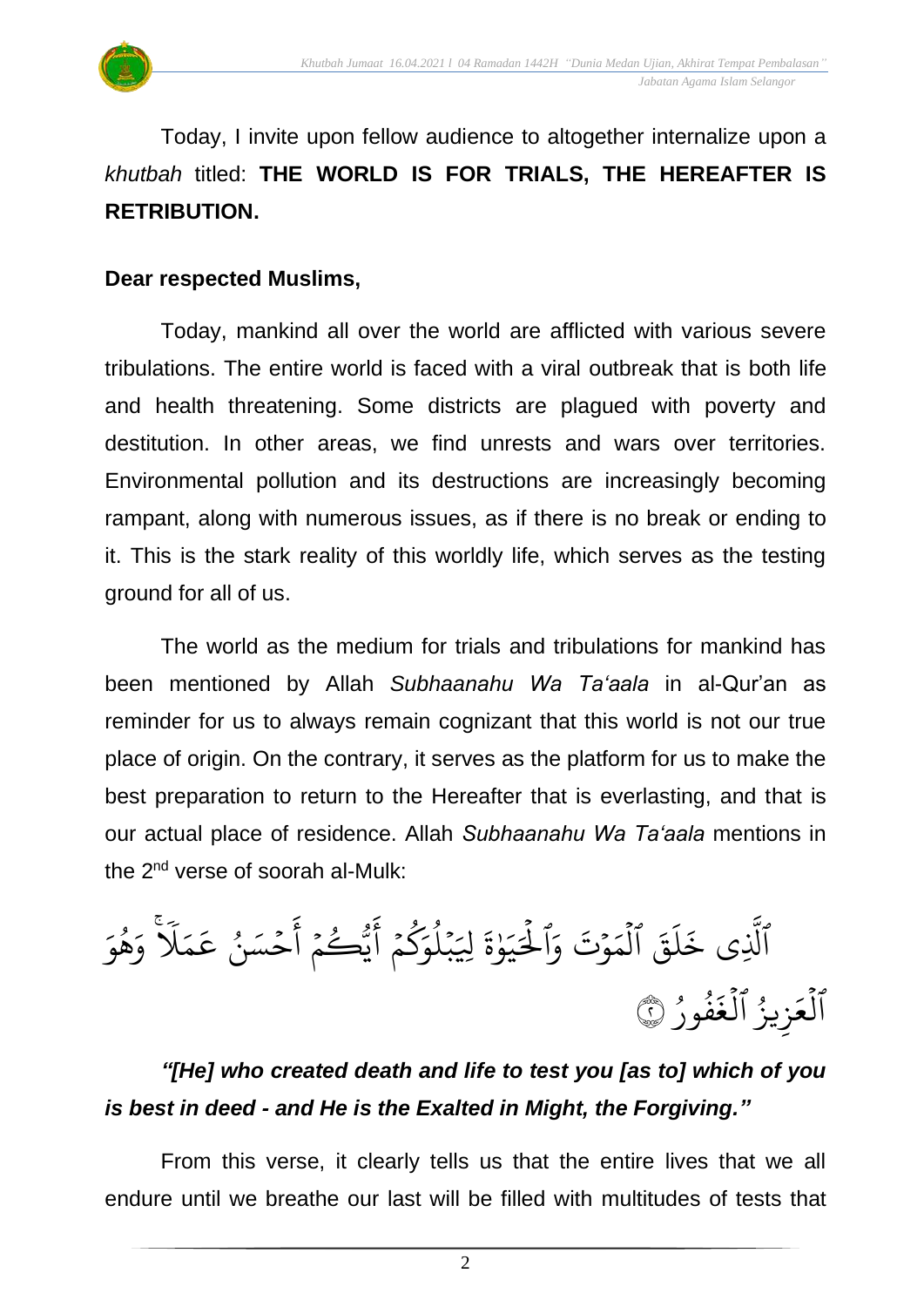

intends to identify who will remain unwavering while undergoing these tribulations with *sabr* (patience) and *istiqaamah* (steadfastness) in obeying His Commands that in the end, he or she dies in a state that is pleasing to Allah, or on the flip side, who is negligent, concedes, and continues to further away from the *rahmah* (mercy) of Allah and in the end dies in His Wrath.

#### **Beloved audience,**

We have a task and responsibility that is *waajib* (obligatory) to be fulfilled in our lives. If we thoroughly ponder and reflect, the very purpose of our lives in this world is not just having fun with all the pleasures that this world offers.

This world has been entrusted by Allah *Subhaanahu Wa Ta'aala* upon us to be responsibly administered by upholding all of the commands of Allah *Subhaanahu Wa Ta'aala* in all matters of life, be it social, economic, politics, and others. Therefore, those that transgresses against the commands of Allah *Subhaanahu Wa Ta'aala*, in reality they are those who have betrayed the *amaanah* (trust) bestowed by Allah *Subhaanahu Wa Ta'aala* and they are deserving to be angered by Allah *Subhaanahu Wa Ta'aala* and thrown into the Fire of Hell. Allah *Subhaanahu Wa Ta'aala* mentions in verse 38 of soorah al-Hajj:

ِ<br>په إِنّ ا َّا للَّهَ يُدَفِعُ عَنِ ۔<br>م ع فِع و<br>و َٰ ا يُلَافِعُ عَنِ ٱلَّذِينَ و<br>د یہ<br>۱ لَّذِينَ ِ<br>پَ إِن ֦֖֦֧֘֟֟֟֟֟֟֟֟֟֟֟֟֟֟֟֟֟֟֟֟֟<sup>֟</sup> ْ م ا سے<br>حہ بر<br>نمو ُ بر ام ا ءَامَنُوٓا إِنَّ ا َّا ن ٖ وا ین<br>ح للَّٰهَ ا خ و<br>سما ُك و<br>سا ِب ُي و<br>م ا َل ٍ ور ف و<br>و بخ كفُورِ ۞

*"Indeed, Allah defends those who have believed. Indeed, Allah does not like everyone treacherous and ungrateful."*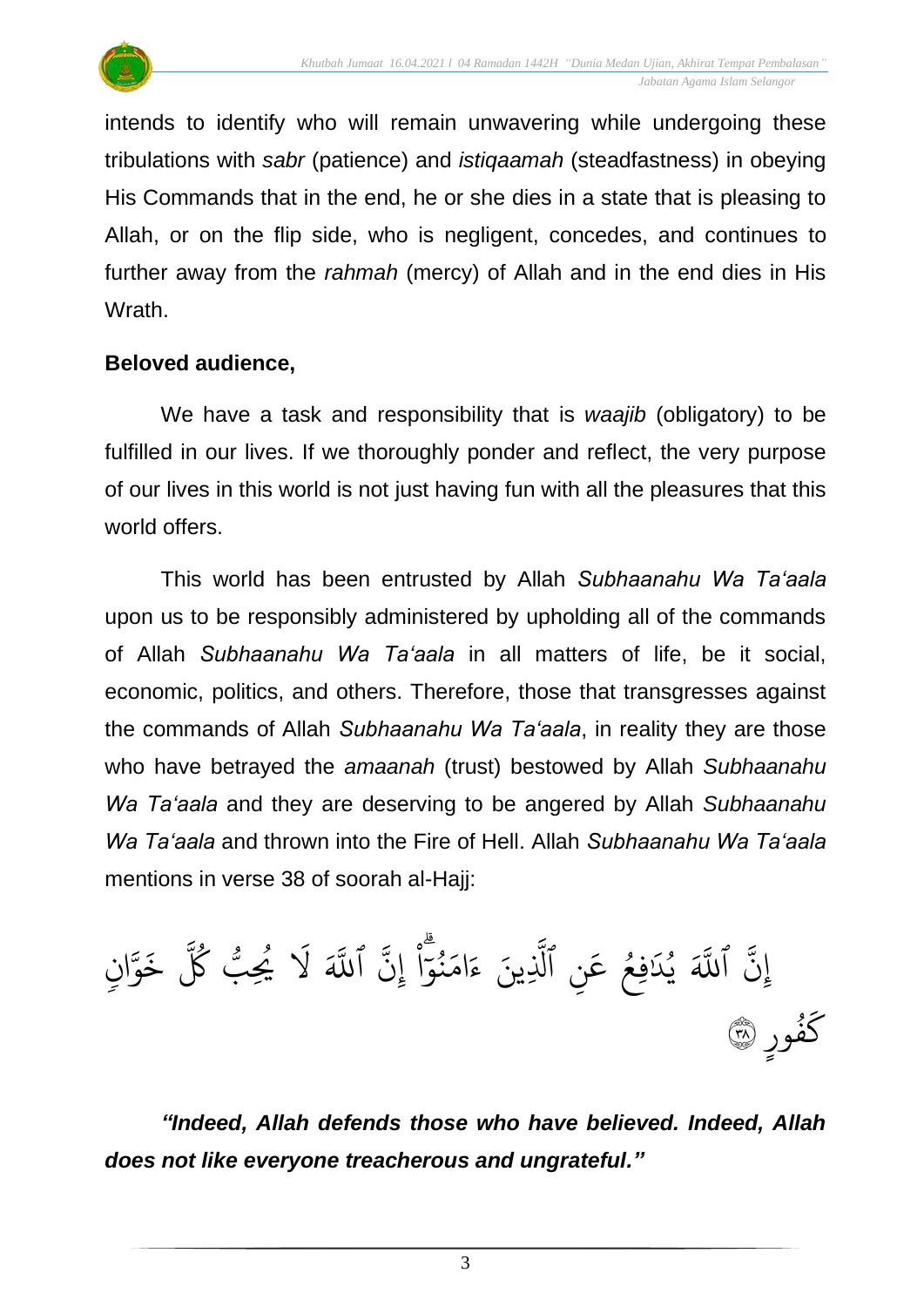

#### **Dearest audience,**

Today, sinful acts and disobedience seem to have become the norm within the Muslim society. Let us look at the news mentioned in the printed and electronic media, we find that everyday there will be evil acts mentioned. It is as if humans no longer fear the wrath of Allah *Subhaanahu Wa Ta'aala*.

In reality, all of the evil deeds such as gambling, adultery, killing without a just cause, bad suspicion, making false accusations, slandering (*fitnah*), talebearing, searching the fault of others, cursing and insulting others with undesirable names, as well as other wickedness, it becomes *waajib* to avoid them, for they are great betrayal to Allah *Subhaanahu Wa Ta'aala*. Allah *Subhaanahu Wa Ta'aala* mentions in verse 107 of soorah an-Nisaa':

ا َل ا وَلا تُجَنْدِلْ عَنِ ۔<br>م تُجَـٰدِلَّ عَنِ ٱلَّذِينَ ر<br>1 َٰ و<br>په ِ<br>آ الَّذِينَ ا<br>ع أ ا انُونَ ُو<br>په ا ت بة یَزُ ِ<br>په .<br>نفُسَهُمْ إِنَّ ؚ<br>֖֡֟֟֟֟֟֟֟֟֟֟֟֟֟֟֟֟֟֟֟֟֟֟֟֟֟֟֟֬֟֩֡֬֟֩֕֓֟֓֟֬֟֩֕֩ こっ و<br>م و<br>د َّا اللَّٰہَ لَا یُحِبُّ مَن ر<br>م ر<br>م و<br>س ِب ُي و ا َل ا بة<br>م ثِيم ا<br>ع ا أ <sup>.</sup><br>∶ ان ىد<br>م ¤<br>و∫ بر خ ا ن بخ كَانَ خَوَّانًا آثِيمًا ۞

*"And do not argue on behalf of those who deceive themselves. Indeed, Allah loves not one who is a habitually sinful deceiver."*

#### **Dearest noble audience,**

Remember! For we will all be met with death. When death dawns upon us, all of the pleasures of life that we have been enjoying will be severed. At that time, any types of regret will render in vain. All of our deeds, whether good or bad, will tag along with us into the grave. For the *rooh* (soul) of the believers, they will supplicate to Allah *Subhaanahu Wa Ta'aala* to hasten the Day of Judgment out of their excitement in meeting with Allah *Subhaanahu Wa Ta'aala* and enjoying the reward of Paradise as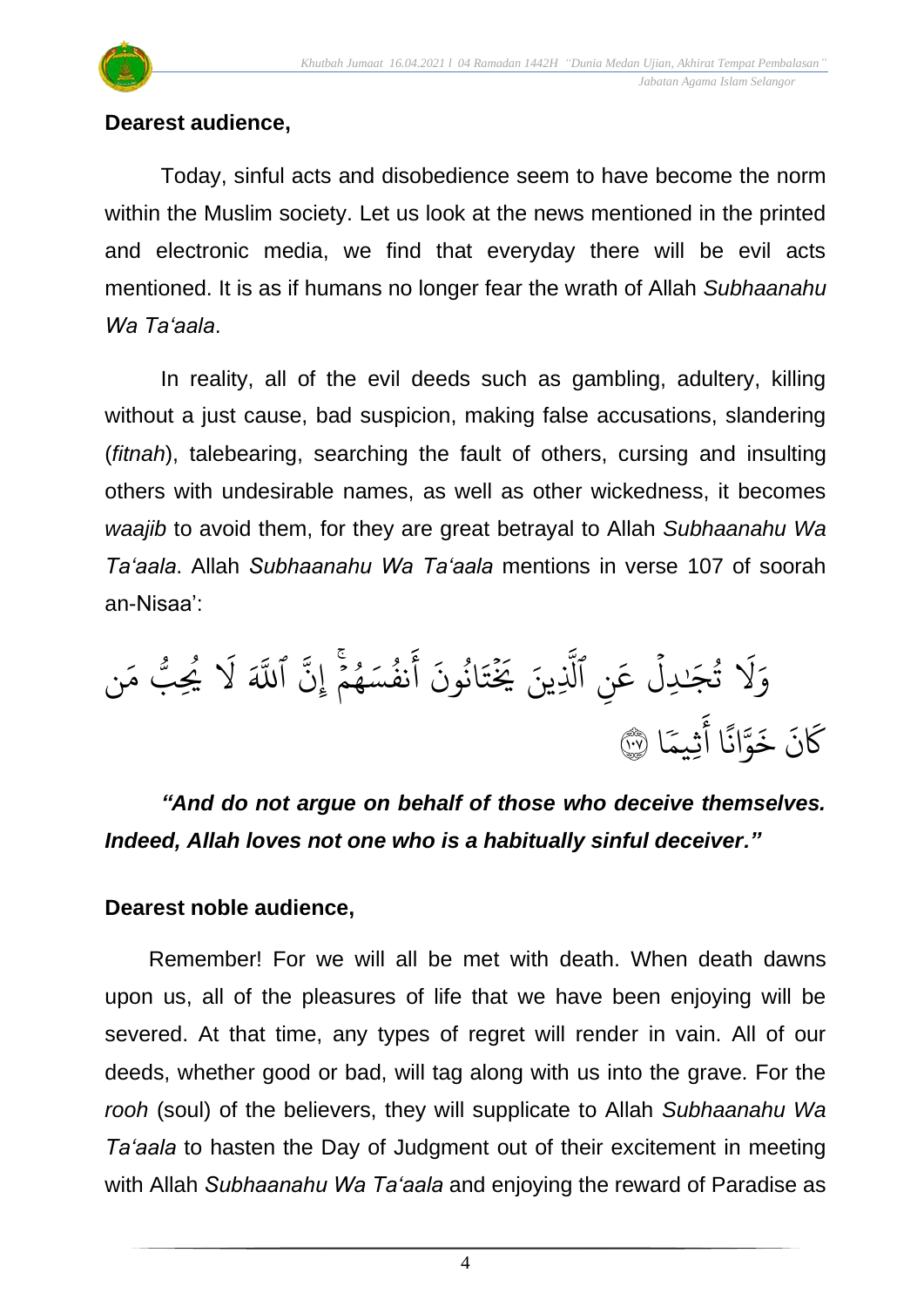

promised by Him. On the contrary, the *rooh* of the disbelievers will plead to Allah for the Day of Judgment to not take place, out of fear for the severe torment that awaits them in the Hereafter.

One day, Rasulullah <sup>22</sup> mentioned: *"Whoever likes to meet Allah, then Allah would love to meet him. Whoever dislikes to meet Allah, then Allah dislikes to meet him."* Sayyidatina 'A'ishah *radiyAllaahu 'anha* narrated that Rasulullah  $\stackrel{\text{\tiny def}}{=}$  said:

ا۞ڵۘۘؗٶٞ۠ڡؚڽؙ ्<br>.. **ہ**<br>∙ <u>د</u>  $\mathbf{r}$ لْمُؤْمِنُ إِذَا بُشِّرَ بِرَحْمَةِ اللَّهِ وَرِضْوَانِهِ وَجَنَّتِهِ أَحَبَّ .<br>مئي إِذَا بُشِّرَ بِرَحْمَةِ اللَّهِ وَرِضْوَانِهِ وَجَنَّتِهِ أَحَ  $\frac{1}{2}$ انا<br>م  $\overline{\phantom{a}}$  $\tilde{\cdot}$  $\frac{1}{2}$  $\tilde{\cdot}$  $\frac{1}{2}$ ْ  $\frac{1}{2}$  $\overline{\phantom{a}}$  $\frac{1}{2}$ ِ<br>پ  $\ddot{\cdot}$  $\sum$ .<br>نَبَّ اللَّهُ لِ لِقَاءَ اللَّهِ وَأَحَبَّ اللَّهُ لِقَاءَهُ وَإِنَّ الْكَافِرَ إِذَا بُشِّرَ بِعَذَابِ اللَّهِ ر<br>ج  $\frac{1}{2}$ ्<br>;  $\frac{1}{2}$ س<br>په َ  $\frac{1}{2}$ ا<br>په ُ<br>≀  $\ddot{\cdot}$  $\frac{1}{2}$ ં<br>ન ْ لة<br>• |<br>\_<br>\_  $\frac{1}{2}$ ا<br>ا  $\frac{1}{2}$  $\frac{1}{2}$  $\frac{1}{2}$ رَ<br>وَسَخَطِهِ كَرِهَ لِقَاءَ اللَّهِ وَكَرِهَ اللَّهُ لِقَاءَهُ ֺ<u>֓</u>  $\frac{1}{2}$  $\tilde{ }$  $\frac{1}{2}$ ۔<br>۔  $\ddot{\phantom{0}}$  $\frac{1}{2}$ ์<br>-<br>- $\tilde{ }$  $\sum$  $\frac{1}{2}$  $\frac{1}{2}$ بر<br>▲

*"When a believer (at the time of death) is given the glad tidings of the mercy of Allah, His Pleasure, and of Paradise, he loves to meet Allah, and Allah also loves to meet him, and when an unbeliever is given the news of the torment of Allah, and Hardship to be imposed by Him, he dislikes to meet Allah and Allah also abhors to meet him."*

(al-Bukhaari)

Hence, with the arrival of the month of Ramadaan that is full of *barakah*, let us earnestly benefit from this month by diligently increase in our righteous deeds, making *istighfaar* (seeking forgiveness), and making *du'aa* (supplication) that all of our deeds will be accepted by Allah *Subhaanahu Wa Ta'aala*.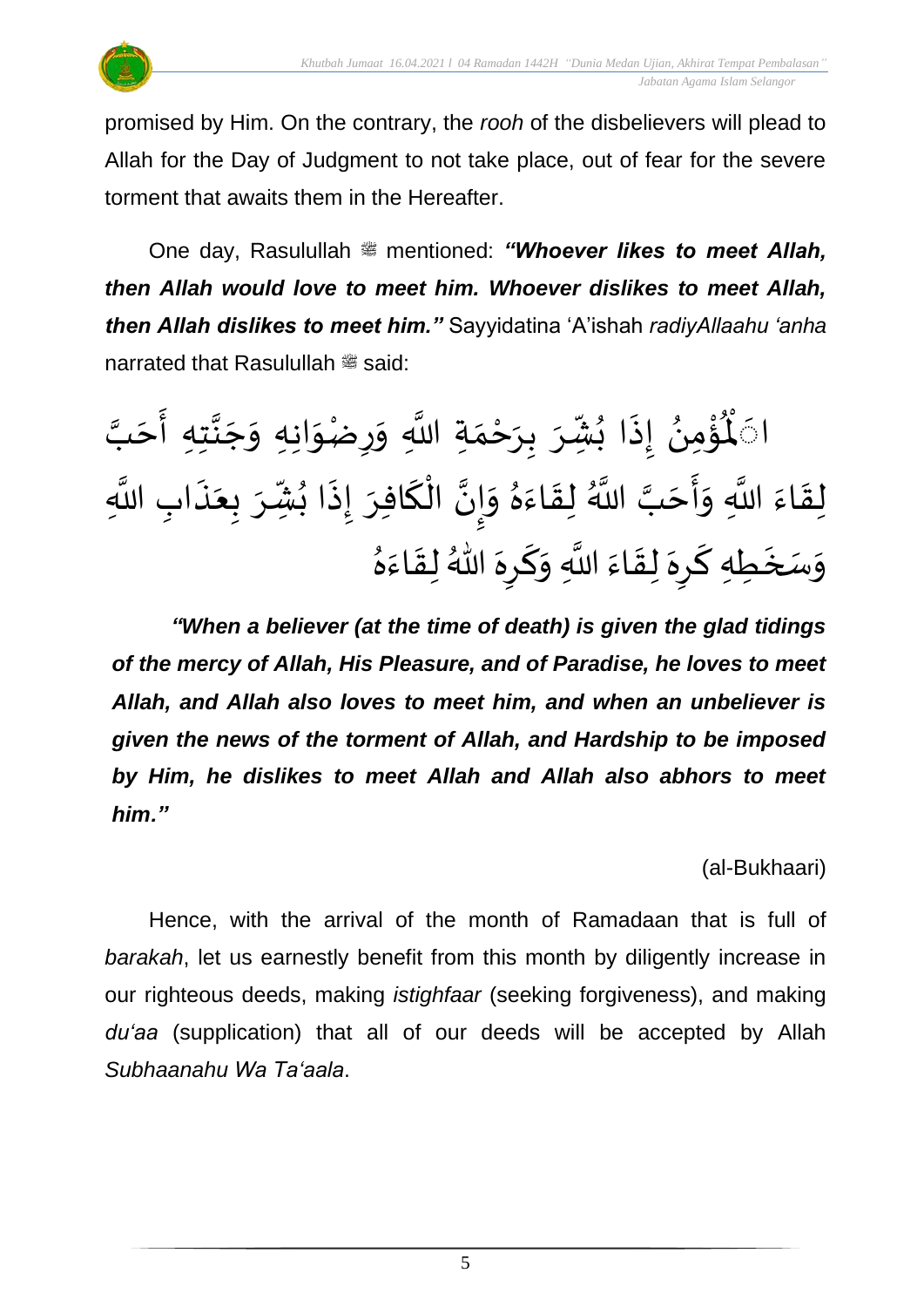## **Dear blessed audience,**

To end the *khutbah* this time, I implore and invite upon all Muslims to internalize upon the following lessons, as guidance in our lives:

1. Realize that every human will surely not escape from the various worldly trials. Hence, we are to always remain *sabr* and *istiqaamah* in obeying all of the commands of Allah *Subhaanahu Wa Ta'aala*.

2. We should utilize Ramadaan this year as the catalyst in moving towards the success of life in this world and the Hereafter.

3. Every Muslim must remember that all of the deeds committed, whether good or bad, in this world will have its consequences in the Hereafter.

و<br>په وذ ع و<br>م ا<br>ع أ بِاللَّهِ بہ<br>آ نَ الشَّيْطَانِ ا للَّٰلهِ مِ ار يْطَ **ٔ** ्<br>रू الشَّيْطَانِ الرَّجِيمِ ِ<br>سَ الر ا م و  $\ddot{\phantom{0}}$ ا يَوۡمَ نَحۡشۡرُ ُ ر<br>په  $\frac{1}{2}$ ا نَّكَشُّرُ ٱلْمُتَّقِينَ لَّٰمُتَّقِينَ إِلَى ٱلرَّحۡمَٰنِ و ້<br>ໄ إ ِ<br>سَ لرَّحْمَٰنِ وَفَدَّا ֦֧֦֝<br>֧֝֜<br>׀ وَفَدَا ۞ وَنَسُوقُ  $\ddot{\cdot}$ و<br>په ز وَنَسُوقُ ٱلْمُجۡرِمِينَ  $\ddot{\phantom{0}}$ و ر<br>1 بە م ِ<br>په نة<br>م ر<br>م ه ا ج ا إلىٰ ا  $\ddot{\tilde{}}$ وِرْدًا ۞  $\ddot{\phantom{0}}$ 

*"On the Day We will gather the righteous to the Most Merciful as a delegation. And will drive the criminals to Hell in thirst."*

(Soorah Maryam 19:85-86)

 $\frac{1}{2}$ بَارَكَ اللّهُ لِيْ وَلَكُمْ فِي الْقُرْآنِ الْعَظِيْمِ، وَنَفَعَنِيْ  $\ddot{\phantom{0}}$ ْ َ  $\frac{1}{2}$  $\ddot{\phantom{0}}$  $\tilde{\cdot}$ ْ  $\frac{1}{2}$ ֦֧֦֧֦֧֦֧֦֧֦֧֦֧֜֜֜֜֓֓<br>֧ׅׅ֝֜֜֜֜֜֜֜֜֜֜֜֜֜֜֝֜֜֬֟ ْ  $\frac{9}{4}$ ֦֧֦֧֦֧֦֧֦֧֦֜֜֜֜֜֜֜<br>֧֝֜֜ ْ <u>ہ</u>  $\tilde{\mathbf{r}}$  $\frac{1}{2}$ ْ ء<br>وَ الأو كَ اللّهُ لِيْ وَلَكُمْ فِي الْقُرْآنِ الْعَظِيْمِ، وَنَفَعَنِيْ وَإِيَّاكُمْ ْ <u>ل</u> ن<br>• !<br>-<br>- $\frac{1}{2}$ ْ بِمَا فِيْهِ مِنَ الآيَاتِ وَالنِّكْرِ الْحَكِيْمِ وَتَقَبَّلَ مِنِّيْ وَمِنْكُمْ <u>ل</u> ់<br>•  $\tilde{\cdot}$ ْ .<br>.<br>.  $\sum$ ن<br>ا  $\frac{1}{2}$  $\frac{1}{2}$  $\tilde{\cdot}$ ់<br>រ  $\overline{\phantom{a}}$ ْ  $\overline{\phantom{a}}$ ؚ<br>م  $\frac{1}{2}$ ์ $\frac{1}{2}$ ِ<br>پُ  $\ddot{\phantom{0}}$ ់<br>រ  $\frac{1}{2}$ . ़<br>१ تِلاوَتَهُ، إِنَّهُ هُوَ السَّمِيْعُ الْعَلِيْمُ ْ َ ֦֧֦֧֦֧֦֧֦֧֦֜֜֜֜֓֓֟֓<br>֧ׅׅׅ֝֜֜֜֜֜֜֜֜֜֜֝֜֜֜֝֜֜֬֟ ُ ْ ا<br>ما  $\frac{1}{2}$  $\frac{1}{2}$ و<br>گ ن<br>•  $\frac{1}{2}$ .<br>ر<br>ا  $\ddot{\phantom{0}}$  $\frac{1}{2}$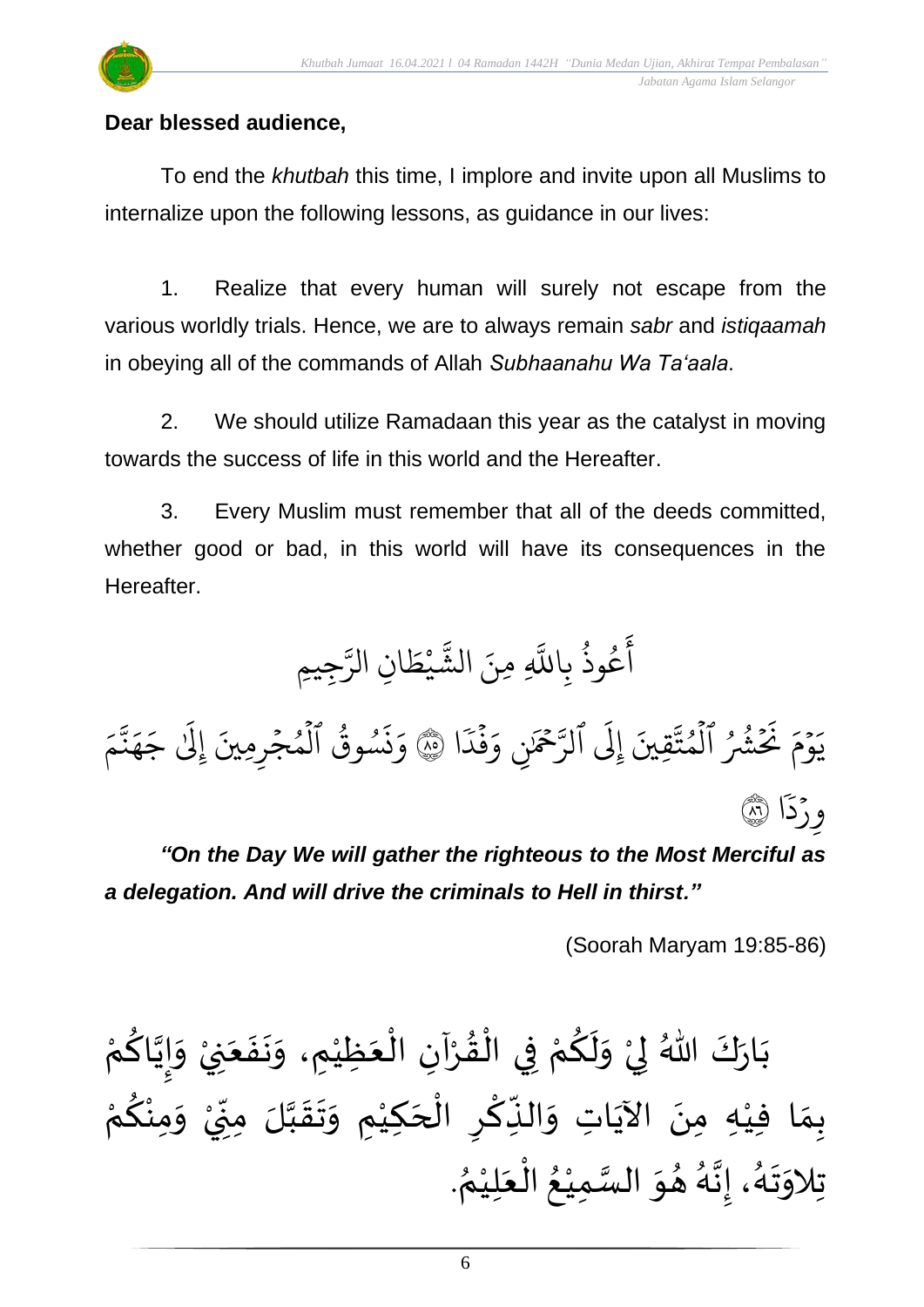

#### أَقُولُ قَوْلِيْ هَذَا وَأَسْتَغْفِرُ اللّٰهَ الْعَظِيْمَ لِيْ وَلَكُمْ وَلِسَاْئِرِ ُِ<br>وف  $\ddot{\phantom{0}}$  $\frac{1}{2}$  $\frac{1}{2}$  $\ddot{\cdot}$  $\overline{a}$ ំ<br>, لمح י<br>י  $\frac{1}{2}$ ر<br>بو ົ $\vdots$  $\sum$  $\tilde{\cdot}$ ْ <u>و</u>  $\tilde{\mathbf{r}}$  $\tilde{\cdot}$ ْ إ  $\frac{1}{2}$ ْ َ ֦֧֦֧֦֧֦֧֦֧֦֧֦֧֜֜֜֜֓֓<br>֧֝֜֜֜֜֜֜֜֜֜֜֜֜֜֞֟ ُ رِبِ<br>لْمُسْلِمَاتِ، فَاسْتَغْفِرُوْهُ إِنَّهُ هُوَ الْغَفُوْرُ الرَّحِيْمُ ْ اتا<br>ا  $\frac{1}{2}$ ֦֧֦֧֦֝  $\frac{1}{2}$ .<br>. ر<br>ف  $\frac{1}{2}$  $\frac{1}{2}$ و<br>گ ن<br>•<br>•  $\frac{1}{2}$  $^2$ י<br>י  $\frac{1}{2}$ ِ<br>وفيات  $\ddot{\ }$  $\ddot{\cdot}$  $\frac{1}{\lambda}$ ر۔<br>لْمُسْلِمِيْنَ وَالْمُ  $\frac{1}{2}$  $\ddot{\phantom{0}}$ ់<br>រ المأ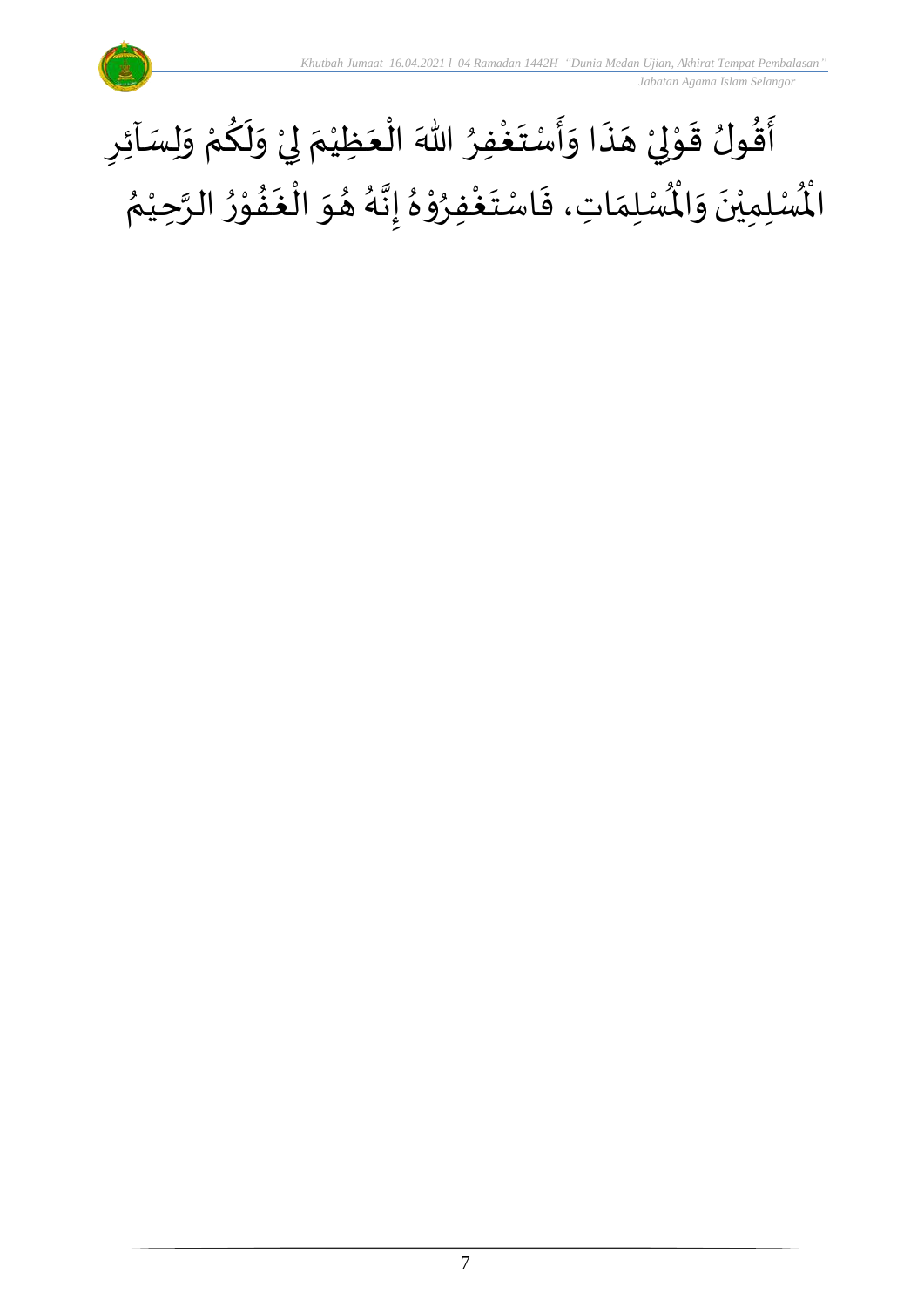#### **THE SECOND** *KHUTBAH* للسلمِيْنَ، وَرَزَقَنَا مِنَ الطَّيِّبَاتِ  $\frac{1}{1}$  $\frac{1}{2}$  $\frac{1}{2}$ ان<br>ا  $\ddot{\phantom{0}}$ ़<br>; ا<br>:  $\ddot{\cdot}$  $\frac{1}{2}$  $\tilde{\cdot}$  $\ddot{\phantom{0}}$ ّٰ اَلْحَمْدُلِلَّهِ الَّذِيْ جَعَلَنَا مِنَ الْمُسْلِمِيْنَ، وَرَزَقَنَا مِنَ الطَّيِّبَاتِ.  $\ddot{\phantom{0}}$  $\ddot{\phantom{0}}$ َ<br>الم َ  $\overline{\phantom{a}}$ ا<br>ا اتا<br>ا و<br>ا ំ<br>ត  $\overline{\phantom{a}}$ ْ  $\overline{\phantom{a}}$ ا<br>ا أَشْهَدُ أَنْ لَّا إِلَهَ إِلاَّ اللّهُ وَحْدَهُ لاَ شَرِيْكَ لَهُ، وَأَشْهَدُ أَنَّ ْ ر<br>پنج و<br>ا ر<br>زن ْ ِ<br>پ ै<br>जन्म تا<br>ج ر<br>آم  $\tilde{\cdot}$  $\frac{1}{2}$  $\tilde{\phantom{0}}$  $\frac{1}{2}$ ِ<br>ا  $\tilde{\cdot}$ ا<br>به<br>• -<br>:<br>: بر<br>د  $\frac{1}{2}$ ْ  $\frac{1}{2}$  $\tilde{\cdot}$ ر<br>گ  $\tilde{\mathbf{r}}$ ْ  $\overline{\phantom{a}}$  $\frac{1}{2}$ مُحَمَّدًا عَبْدُهُ وَرَسُوْلُهُ. اَللَّهُمَّ صَلِّ وَسَلِّمْ وَبَارِكْ عَلَى سَبِّدِنَا  $\ddot{\phantom{0}}$  $\frac{1}{1}$  $\frac{1}{2}$ `<br>أ  $\frac{1}{2}$ ر<br>و  $\ddot{\phantom{0}}$  $\frac{1}{2}$ ْ ์<br>ข้  $\overline{r}$  $\tilde{\cdot}$ ن<br>م ر<br>ر<br>ر ا<br>ا  $\overline{\phantom{a}}$ و<br>گ  $\frac{1}{2}$ י<br>י و<br>م  $\frac{1}{2}$  $\frac{1}{2}$  $\frac{1}{\lambda}$ و<br>و ْ .<br>م ً<br>أ ت<br>م  $\overline{\phantom{a}}$ ر<br>م مُحَمَّدٍ وَعَلَى آلِهِ وَصَحْبِهِ وَمَنْ تَبِعَهُمْ بِإِحْسَانٍ إِلَى يَوْمِ <u>ل</u>ے ت<br>م  $\overline{\phantom{a}}$ ر<br>^  $\overline{\mathbf{r}}$ ً<br>م  $\tilde{\cdot}$ י<br>י ا<br>با<br>•  $\ddot{\phantom{0}}$ ل  $\frac{1}{2}$ ر<br>! ْ <u>د</u><br>-ْ ر<br>ر<br>ر  $\frac{1}{2}$  $\frac{1}{2}$ ْ  $\frac{1}{2}$ ์ $\tilde{\cdot}$ ֦֧<u>֦</u> ំ<br>រ الدِّيْنِ. أَمَّا بَعْدُ، فَيَا عِبَادَ اللّهِ، اِتَّقُواْ اللَّهَ، أُوصِيكُمْ وَإِيَّايَ  $\ddot{\ }$ ت<br>م  $\frac{1}{2}$  $\overline{\phantom{a}}$ ّٰ<br>ٰ  $\frac{1}{\sqrt{2}}$ ن<br>•<br>• !<br>-<br>- $\frac{1}{2}$ .<br>م <u>ل</u> ُ<br>پیدا ٔ<br>ا ′<br>مو ن<br>\*  $\sim$  $\frac{1}{1}$ َ  $\frac{1}{2}$ ٍ<br>'' .  $\ddot{\phantom{0}}$ تقوْنَ ֦֧֝֝֝<br>**֧**  $\frac{9}{4}$ ا<br>استقطا<br>جوا ُ<br>مو بِتَقْوَى اللّهِ فَقَدْ فَازَ الْمُ  $\ddot{\cdot}$  $\frac{1}{2}$ ْ  $\frac{1}{2}$  $\frac{1}{2}$  $\frac{1}{2}$ ْ  $\ddot{\ }$  $\ddot{\cdot}$

#### **Dear blessed audience,**

Let us altogether guard ourselves and our families from abominable deeds and disobedience against Allah *Subhaanahu Wa Ta'aala*. At the same time, we will continue to pray so that our country will always remain blessed and protected from all forms of threat, as well as contagions from the Covid-19 pandemic. For that, let us graciously accept the government's recommendation in the vaccination efforts by registering ourselves through the *MySejahtera* application in order to obtain vaccine shots that have been authorized by the Ministry of Health Malaysia. We should not feel angry or doubtful when given the shots while fasting in Ramadaan for it will not invalidate the fast. This matter had been meticulously scrutinized and discussed in details, where its ruling of permissibility was reached during the 118th *Muzakarah* Committee Meeting of the National Council for Islamic Affairs (MKI) that convened on the 16<sup>th</sup> and 17<sup>th</sup> of February 2021 and also the Selangor *Fatwa* Committee Meeting that took place on the 9th of March, 2021.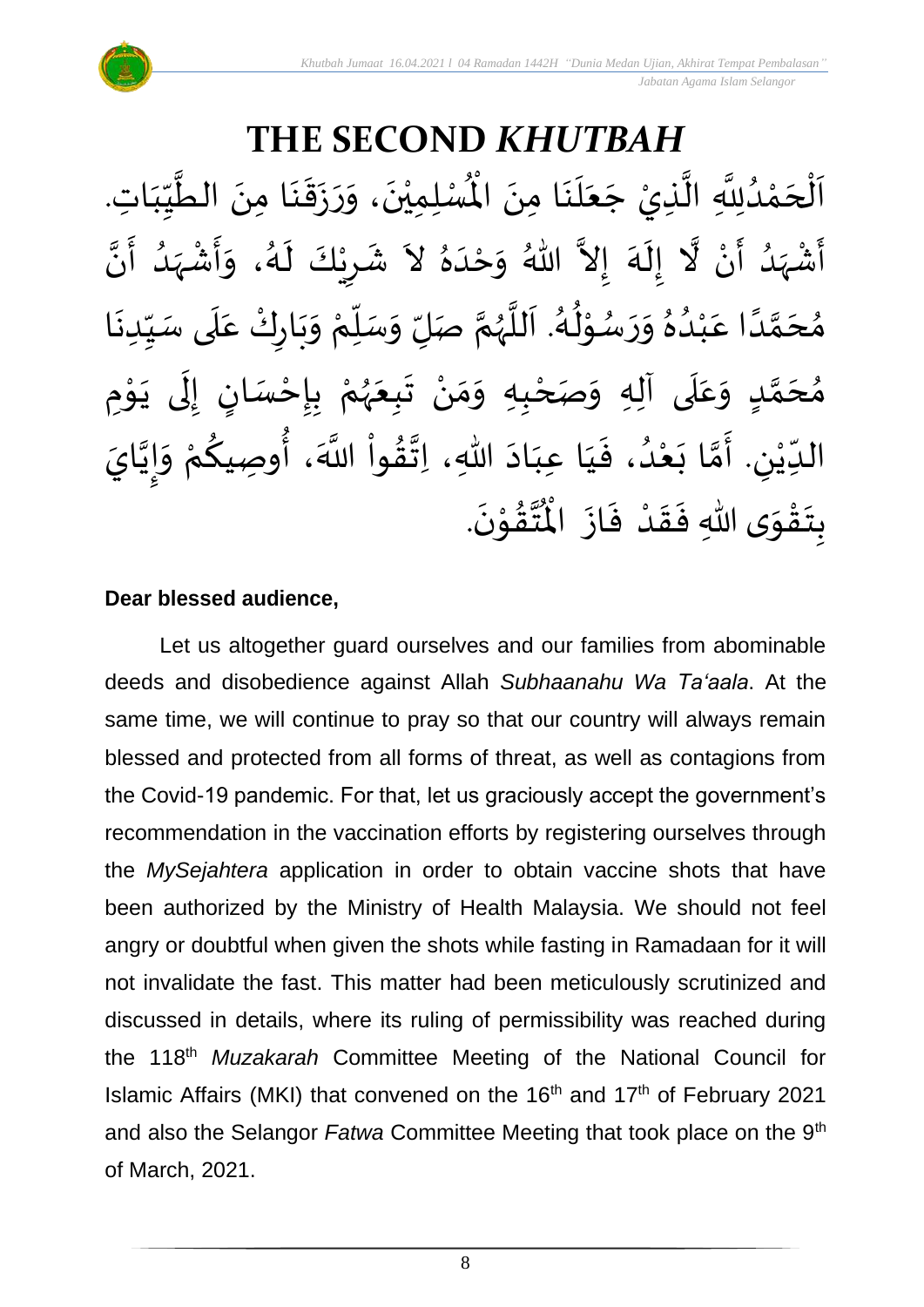

### **Respected Muslims,**

May we become among the slaves of Allah that are patient while enduring all diseases afflicted, disciplined in adhering to the Standard Operating Procedures (SOP) and the new normal practices in overcoming the Covid-19 pandemic, for the sake of our own safety and the community.

قَالَ اللّٰهُ تَعَالَى : إِنَّ  $\ddot{\phantom{0}}$ َ  $\frac{1}{2}$  $\frac{1}{2}$ نَّ ا إ َّا للَّهَ وَمَلْيِكْتَهُ و<br>لم ا ت بر ِك ئ آَٰ  $\mu$ ا بر<br>م ار وَمَلَّٰبٍكَتَهُۥ يُصَلُّونَ عَلَى ون و<br>ا يُصَلُّونَ عَلَى ٱلتَّبِيِّ و<br>د لنَّبِّيّ يَاْيُّهَا ر<br>م ه و<br>د سَ<br>ڊ ا<br>اع  $\overline{\mathcal{L}}$ ِ<br>د يَّأَيُّهَا ٱلَّذِينَ یہ<br>۱ َّل ا  $\frac{2}{1}$ .<br>سليمًا  $\ddot{\phantom{0}}$ ا ت ْ وا ِم و ں<br>آ ل ا<br>م بر<br>سد ا يُهِ وَ,  $\ddot{\phantom{0}}$ ا  $\uplambda$ ۔<br>م ع وا ْ و<br>ا ب<br>نُواْ صَلَّ ؙ<br>
<sup>ب</sup> ُو<br>و ا ءَامَنُواْ صَلُّواْ عَلَيْهِ وَسَلِّمُواْ تَسۡلِيمًا ۞ اللَّهُمَّ صَلِّ وَسَلِّمْ عَلَى سَيِّدِنَا وَمَوْلاَنَا مُحَمَّدٍ سَيِّدِ الْمُرْسَلِينَ  $\ddot{\phantom{0}}$ ْ  $\ddot{\mathbf{r}}$ للَّهُمَّ صَلِّ وَسَلِّمْ عَلَى سَيِّدِنَا وَمَوْلاَنَا مُحَمَّدٍ سَيِّدِ الْمُ  $\frac{1}{1}$  $\frac{1}{2}$ <u>لم</u> ت<br>م  $\overline{\phantom{a}}$  $\frac{1}{2}$  $\overline{\phantom{a}}$  $\sim$ י<br>י  $\frac{1}{2}$  $\frac{1}{2}$ .<br>.<br>.  $\frac{1}{1}$ ۔<br>آ .<br>م ْ :<br>i  $\overline{r}$  $\frac{1}{2}$ ا<br>مح ر<br>ر<br>ر ة<br>أ وَارْضَ اللَّهُمَّ عَنْ أَصْحَابِهِ وَقَرَابَتِهِ وَأَزْوَاجِهِ وَذُرِّيَّاتِهِ ्<br>। با<br>: ۠<br>ؙ .<br>م ن<br>م ر<br>ر<br>ر ا<br>آلا  $\frac{1}{2}$ تا .<br>تا  $\frac{1}{2}$ ر ا<br>باد<br>•  $\frac{1}{2}$  $\frac{1}{2}$ ا<br>:  $\frac{1}{2}$  $\frac{1}{2}$  $\ddot{\phantom{0}}$  $\frac{1}{2}$  $\frac{1}{2}$  $\frac{1}{2}$  $\ddot{\phantom{0}}$ أَجْمَع<u>ي</u>ُنَ. ់<br>រ  $\frac{1}{2}$ ֦֧<u>֦</u> ।<br>न्

ؙۊؙٝڡؚڹؘٳؾؚ  $\ddot{\phantom{0}}$ ់<br>: ُْ ُؤْمِنِيْنَ ۖ وَالْمُ  $\frac{1}{2}$  $\ddot{\phantom{0}}$ ْ ؚ<br>م  $\mathbf{r}^{\circ}$ ِ<br>لْمُسْلِمَاتِ وَالْمُ  $\frac{1}{2}$  $\frac{1}{2}$ ِ<br>اَللَّهُمَّ اغْفِرْ لِلْمُسْلِمِيْنَ وَالْمُ  $\frac{1}{2}$  $\ddot{\phantom{0}}$ ់<br>រ ُ<br>አ ់<br>ព្រ ِ<br>و ن<br>م ر<br>ر<br>ر ا<br>آ ً<br>آ ـــ<br>م<br>م الْأَحْيَاءِ مِنْهُمْ وَالأَمْوَاتِ، إِنَّكَ سَمِيْعٌ قَرِيْبٌ مُجِيْبُ الدَّعَوَاتِ َ ֦֧֦֧֦֧֦֧֦֧֦֧֦֧֦֧֟֓<br>**֧** ْ ِ<br>رو ْ  $\frac{1}{2}$ ْ<br>م ں<br>ج  $\frac{1}{2}$ ِ<br>م ان<br>ا ُ ٝ<br>ْ ๋<br>ጎ ه<br>**ثا** ي ر ق  $\overline{\phantom{a}}$  $\ddot{\ddot{\mathbf{r}}}$  $\frac{1}{2}$ ، إِنَّكَ سَمِيْعٌ ْ ل<br>•<br>•  $\frac{1}{2}$ وَيَا قَاضِيَ الْحَاجَاتِ. اَللَّهُمَّ أَعِزَّ الْإِسْلاَمَ وَ  $\overline{\phantom{a}}$ ֦֧֦֧֦֧֦֧֦֧֦֧֦֧֦֧<br>**֧**  $\overline{a}$ ֦֧֦֦֦֝֝֝֝֝<br>֧֝֝֝֝֝֝֝֝֝֝֝֝֝֝֝֝֝֝֝֝֝<br>֝֟֝֝֝֝**֟**  $\ddot{\phantom{0}}$  $\frac{1}{2}$ ۔<br>آ ا<br>آ و<br>ر<br>ر ن<br>م  $\frac{1}{2}$ الله ا<br>م  $\tilde{\zeta}$ .<br>د  $\frac{1}{2}$  $\ddot{\text{h}}$ الْمُسْلِمِيْنَ، وَأَهْلِكِ ۔<br>م ْ ه<br>به  $\ddot{\phantom{0}}$  $\overline{1}$ י<br>**י**  $\frac{1}{2}$  $\frac{1}{2}$ . لي ُشْرِكِيْنَ وَدَمِّرْ أَعْدَاءَكَ أَعْدَاءَ اللدِّيْنِ ْ  $\frac{1}{1}$  $\frac{1}{2}$ ۔<br>ا .<br>م  $\frac{1}{2}$ ا<br>د  $\frac{1}{2}$ ا<br>-<br>ا ْ<br>م  $\overline{\phantom{a}}$ ّ<br>ا<br>ا  $\frac{1}{\lambda}$  $\sim$  $\frac{1}{2}$  $\ddot{\phantom{0}}$ ْ  $\overline{\phantom{a}}$ ْ  $\ddot{\hat{}}$ ُبْتَدِعَةً وَالْمُ  $\frac{1}{2}$  $\frac{1}{2}$ .<br>م  $\ddot{\ }$ ٝ<br>ْ  $\ddot{\bm{r}}$ الْكَفَرَةَ وَالْمُ ์ $\frac{1}{2}$  $\frac{1}{2}$  $\frac{1}{2}$  $\ddot{\cdot}$ ا<br>سم .<br>أ .  $\ddot{\phantom{0}}$ وَانْصُرْنَا عَلَى الْقَوْمِ الْكَافِرِيْنَ ْ  $\sum$ ์<br>้ .<br>ا  $\ddot{\phantom{0}}$ ْ  $\frac{1}{2}$ ْ<br>ا َ ِ<br>م  $\ddot{\phantom{0}}$ ْ و<br>د ់<br>•  $\frac{1}{2}$ 

-<br>اَللَّهُمَّ إِنَّا نَسْأَلُكَ وَنَتَوَسَّلُ إِلَيْكَ بِنَبِيِّكَ الأَمِيْنِ، وَنَسْأَلُكَ ំ<br>រ  $\tilde{\mathbf{r}}$  $\frac{1}{2}$ ا<br>ما  $\ddot{\ }$  $\ddot{\phantom{0}}$  $\ddot{\phantom{0}}$  $\tilde{\cdot}$ ُمُ<br>اُ∱  $\frac{1}{2}$  $\ddot{\cdot}$ ا<br>با<br>:  $\frac{1}{2}$ ن<br>م ر<br>ر<br>ر ا<br>آ ا<br>آ  $\frac{1}{1}$  $\frac{1}{2}$ <u>لم</u><br>:  $\ddot{\phantom{0}}$ <u>د</u><br>: َ<br>ع ُ<br>اُ∱  $\sum_{i=1}^{n}$  $\ddot{\phantom{0}}$  $\tilde{\cdot}$ ْ  $\ddot{\phantom{0}}$ .<br>بِأَسْمَاَئِكَ الْحُسْنَى، وَصِفَاتِكَ الْعُظُمَى، أَنْ تَحْفَظَ بِعَيْنِ و<br>م ْ  $\frac{1}{2}$  $\frac{1}{2}$ <u>د</u><br>: ر<br>م ֦֧֦֧֦֧֦֧֦֧֦֧֦֧֦֧֦֧֦֧֦֧֦֧֝֝<br>**֧**  $\frac{1}{2}$ ֦֧֦֧֦֧֦֧֦֧֦֧֦֜֜֜֓֓֟֓<br>֧ׅׅׅ֛֛֝֜֜֜֜֜֜֜֜֜֝֜֜֜֝֜֜  $\ddot{\cdot}$  $\frac{1}{2}$ ْ ي  $\frac{1}{2}$  $\frac{1}{\sqrt{2}}$  $\ddot{\cdot}$  $\frac{1}{2}$ ْ  $\sum_{i=1}^{n}$ ر<br>عِنَايَتِكَ الرَّبَّانِيَّةِ، وَبِحِفْظِ وِقَايَتِكَ الصَّمَدَانِيَّةِ، جَلاَلَةَ مَلِكِنَا ا<br>ا ن<br>ما<br>۱ انہ<br>م  $\ddot{\phantom{0}}$  $\ddot{\phantom{0}}$  $\sim$ اتا<br>ا  $\frac{1}{1}$  $\frac{1}{2}$ اتا<br>مر  $\ddot{\phantom{0}}$  $\frac{1}{2}$ ້<br>: رد  $\frac{1}{2}$  $\ddot{\cdot}$ ِ<br>پ  $\ddot{\phantom{0}}$  $\frac{1}{2}$  م ظ ع ر<br>آباد  $\overline{\phantom{a}}$ ر<br>مو الْمُعَظَّمِ، سُلْطَان شَرَفُ الدِّين ادريس شاه ر<br>م ر<br>أ ر<br>م }<br>፟<br>፟  $\frac{1}{\sqrt{2}}$ ُ  $\frac{1}{2}$ ر<br>م ֦֧֦֧֦ ر<br>م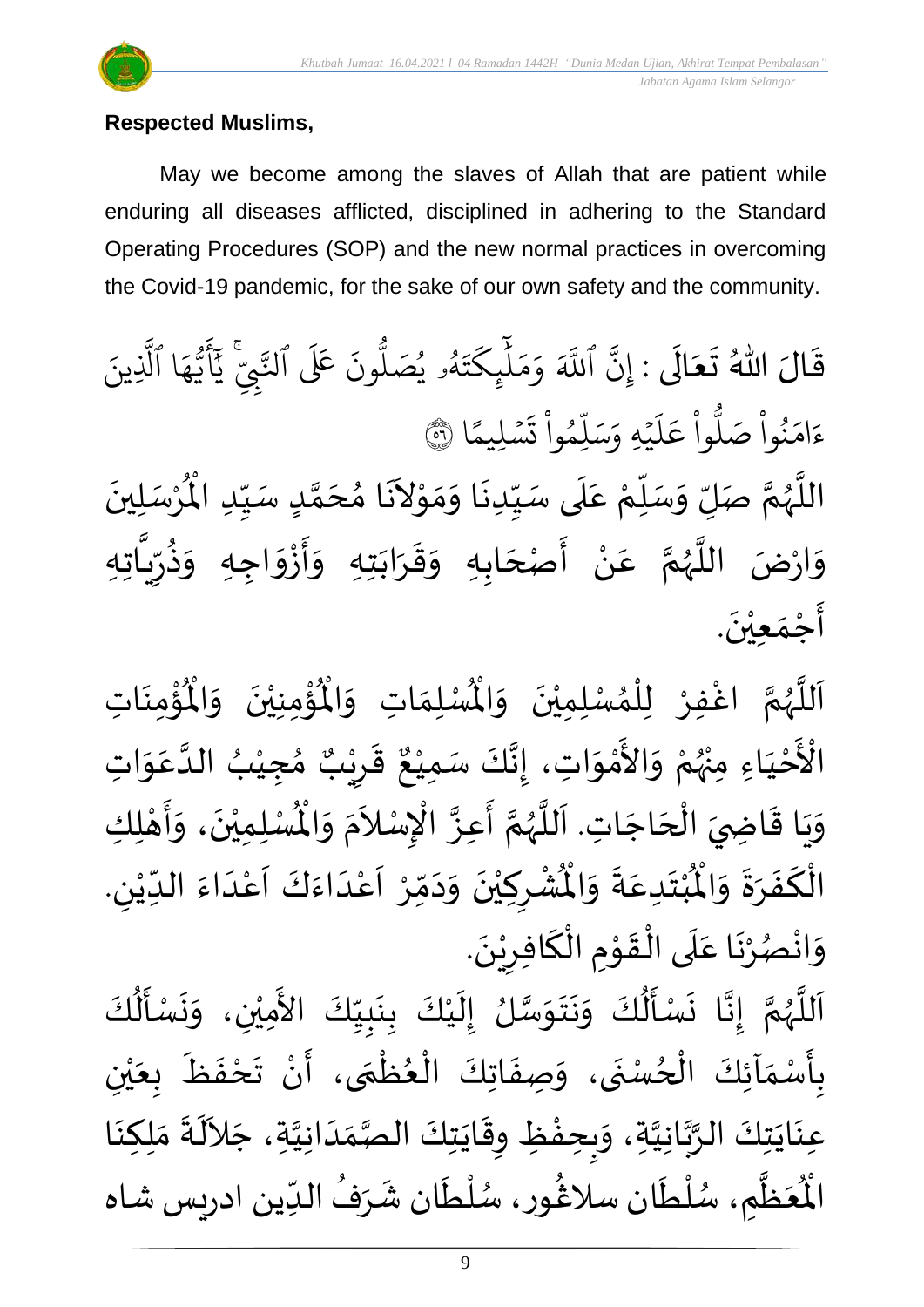$\lambda$ الحاج ابن المرحوم سُلْطَان صَلاَحُ الدِّين عبد العزيز شاه  $\ddot{\phantom{0}}$ ់<br>( و<br>ر  $\frac{1}{\sqrt{2}}$ ُ  $\ddot{\cdot}$ ة ة<br>م ہ<br>ح حبّ الحاج. اَللَّهُمَّ أَدِمِ الْعَوْنَ وَالْبِدَايَةَ وَالتَّوْفِيْقَ، وَال  $\frac{1}{2}$  $\frac{1}{2}$ ْ י<br>י الة  $\frac{1}{2}$  $\ddot{\cdot}$  $\ddot{\phantom{0}}$ ا<br>ا ้<br>∤  $\frac{1}{2}$  $\ddot{\phantom{0}}$ י<br>י  $\frac{1}{2}$ ֦֧֦֧֦֦֧֦֧֦֧֦֧֦֧֝֟֓֓֓֟֓֟֓֟֓֟֓֟֓֟֓֟֓֟֓֟֓֟֓֟֓֟֓֟֓֟֓֟֓֟֓<br>֧֝֩֩**֓**֧֧֓֟֡֟֓֝֟֓֝  $\frac{1}{2}$ ֝֝֝֝֝<br>֧֧֧֧֦֦֦֦֦֦֪֦֝֝֬֝֝֟֓֝֬֝֟֝֟֝֟֝֟֝֟֝֟֝֟֝֟֟֟֟֟֟֟֟֟֟֟֟֓֟֓֕֝֟֓֟֓֟֓֟֝֟֓֟֓֟֟֟֟֟֟֟ ا<br>م و<br>ر ا<br>آ ،<br>آ ى<br>وَالسَّلامَةَ مِنْكَ، لِوَلِيِّ عَهْدِ سلاڠُورِ، تَعْكُو أَمِيرِ شَاه اِبْنِ ٝ<br>ْ .<br>م  $\frac{\nu}{\nu}$  $\frac{1}{2}$ ل  $\frac{1}{2}$ ْ  $\ddot{ }$  $\frac{1}{2}$ ا<br>ما  $\frac{1}{2}$ }<br>፟**፟** ٝ<br>ؙ  $\frac{1}{2}$ َ السُّلْطَان شَرَفُ الدِّين ادريس شاه الحاج، فِيْ  $\frac{1}{2}$ ُ  $\frac{1}{2}$ َ<br>ا ٝ<br>أ ل ر<br>سر<br>سر  $\frac{1}{2}$ ْ ्<br>र الأ صَ  $\tilde{\cdot}$ ن و )<br>إ י<br>י م  $\sum_{i=1}^{n}$ أ ।<br>इ م<br>ح<br>ح ةٍ بِمَنَّكَ وَكَرَمِكَ يَا ذَاالْجَلالِ وَالإِكْرَامِ. اَللَّهُمَّ أَطِلُ ا<br>:<br>: تا<br>م ِ<br>وفيات<br>مراجع سم<br>تار<br>ا َ  $\ddot{\phantom{0}}$ ∖<br>م  $\frac{1}{2}$  $\overline{\phantom{a}}$ ا<br>أ  $\ddot{\cdot}$  $\ddot{\phantom{0}}$ َ  $\frac{1}{2}$  $\frac{\nu}{\sqrt{2}}$  $\frac{1}{2}$  $\frac{1}{2}$  $\sum_{i=1}^{n}$ َ فيَ  $\overline{\mathbf{C}}$ .<br>م ع  $\frac{1}{2}$ و  $\sim$  ال <u>ب</u>ر<br>: ֦֧֦֧֦֧֝<u>֦</u> ال ا<br>ا<br>م لِحَيْنِ لِلْمُوَظَّفِيْنَ وَالرَّعِيَّةِ وَ ان<br>ا ان<br>م ์ $\overline{\phantom{a}}$  $\ddot{\phantom{0}}$ ់<br>រ ا<br>ا  $\frac{1}{2}$ ُ<br>አ ់<br>ព្ ْ ي  $\overline{\phantom{a}}$ صْ )<br>ጎ ا م  $\frac{1}{2}$ م  $\frac{1}{2}$ و<br>ها رَ **ٔ** ه<br>لم و<br>م و<br>ڪ ້<br>.<br>. غ ֝<br>֧֡֟֟֟֟֟֟֟֟֟֟֓֟֓֟֓֟֓֟֓֟֓֟֓֟֓֟֓֟֓֟֓֟  $\sum_{i=1}^{n}$ بلاً  $\frac{1}{2}$  د، و م<br>م مَقَاصِدَهُمَا لِطَرِيقِ الْهُدَى وَالرَّشَادِ. ر<br>ر<br>ر ֦֧֦֧֦֧֦֧֦֟֜֜֜֜֜֜֜֜<br>֧֝֜֜ joy  $\sum$  $\frac{1}{\epsilon}$  $\frac{1}{2}$  $\frac{1}{2}$ َ  $\frac{1}{2}$  $\frac{1}{2}$ ្រ  $\tilde{\cdot}$ 

O Allah, You are the Lord that is All Mighty, we are grateful to You for having bestowed upon us *rahmah* and blessings upon this state that continues to prosper and progress, and that its residents remain united, under the auspices and leadership of our Ruler as the Head of Islamic affairs in this state.

O Allah, make us among Your slaves whom are always exalting Your Words and Religion. Keep us away from groups and those that like to criticize, curse, and insult Your Religion.

O Allah, grant us guidance in performing the five obligatory prayers in congregation, fulfilling *zakaat* through Selangor *Zakaat* Board (LZS), and give away our wealth and endowment (*waqf*) through *Perbadanan Wakaf Selangor* (Selangor Endowment Corporation) and *Tabung Infak Jariah Umat Islam Selangor* (TIJARI, Selangor Continuous Charity for Muslims Fund), and to the orphans through Darul Ehsan Islamic Foundation (YIDE).